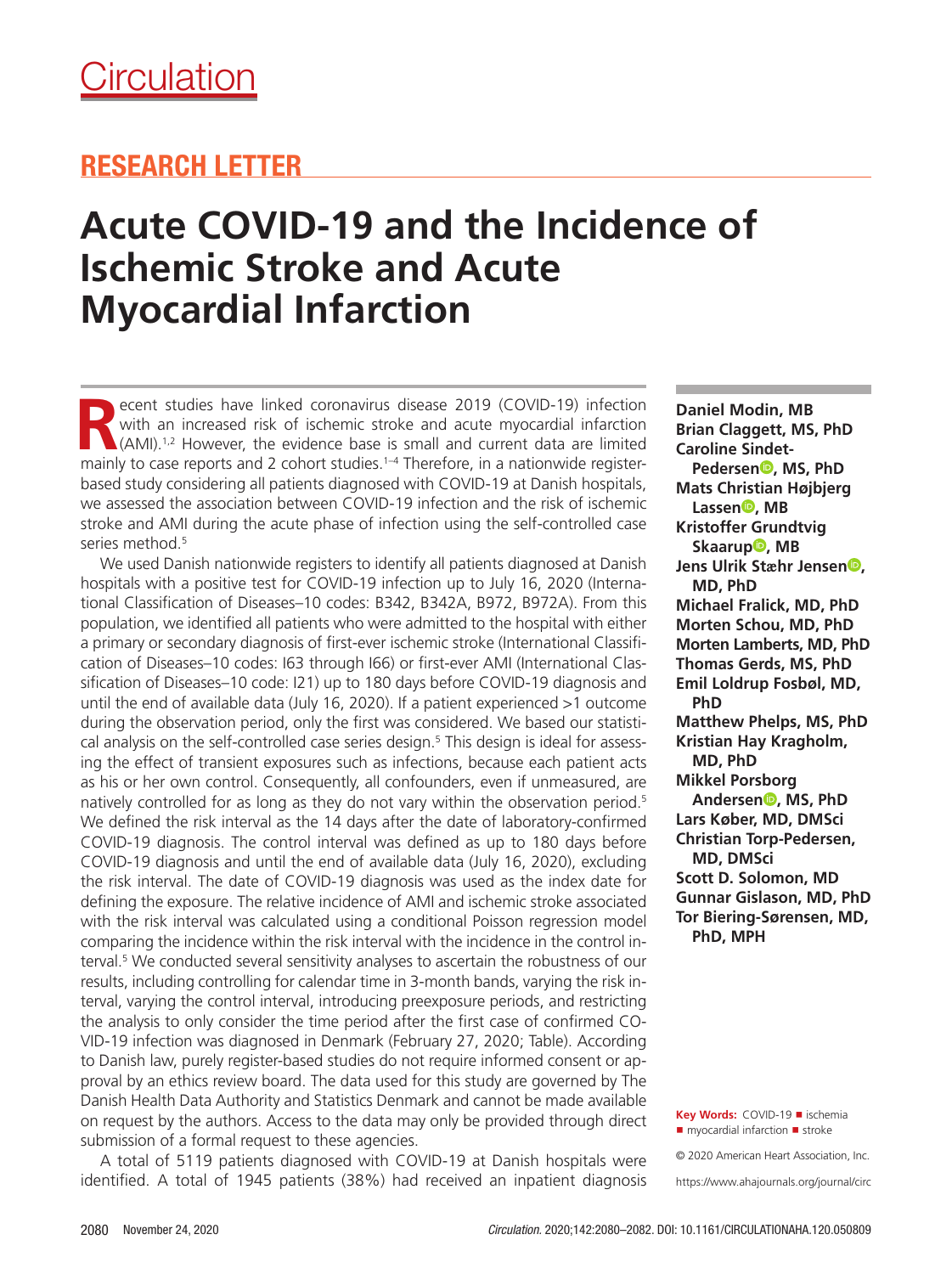CORRESPONDENCE

**CORRESPONDENCE** 

|                                                                                                       | Ischemic stroke (44 patients) |         | AMI (17 patients)           |         |
|-------------------------------------------------------------------------------------------------------|-------------------------------|---------|-----------------------------|---------|
|                                                                                                       | Incidence ratio<br>(95% CI)   | P value | Incidence ratio<br>(95% CI) | P value |
| Primary analysis, risk interval days 1 through 14                                                     | $12.9(7.1 - 23.5)$            | < 0.001 | $5.9(1.9-18.2)$             | 0.002   |
| Sensitivity analyses                                                                                  |                               |         |                             |         |
| Risk interval days 1 through 21                                                                       | $10.1(5.6 - 18.2)$            | < 0.001 | $3.9(1.3 - 11.8)$           | 0.018   |
| Risk interval 1 month (days 1 through 31)                                                             | $6.6(3.6 - 11.9)$             | < 0.001 | $3.4(1.2 - 9.7)$            | 0.021   |
| Controlled for calendar month*                                                                        | $8.7(4.7-16.2)$               | < 0.001 | $4.7(1.5-15.4)$             | 0.010   |
| Preexposure period (7 days) <sup>+</sup>                                                              | $14.2(7.7-26.3)$              | < 0.001 | $6.3(2.0-19.4)$             | 0.001   |
| Preexposure period (14 days) <sup>+</sup>                                                             | 14.4 (7.7-26.9)               | < 0.001 | $6.7(2.1 - 20.9)$           | 0.001   |
| Control interval limited to 3 months before exposure                                                  | $10.0(5.3 - 18.6)$            | < 0.001 | $4.7(1.5-14.7)$             | 0.008   |
| Control interval limited to 6 weeks before exposure                                                   | $7.9(4.2 - 14.9)$             | < 0.001 | $4.9(1.5 - 16.2)$           | 0.010   |
| Control interval limited to postexposure time                                                         | $13.3(5.7 - 30.7)$            | < 0.001 | $15.1(2.8 - 82.4)$          | 0.002   |
| Control interval limited to preexposure time                                                          | $12.8(6.7 - 24.6)$            | < 0.001 | $4.6(1.5-14.6)$             | 0.008   |
| Control interval starting on February 27, 2020‡<br>(date of first confirmed COVID-19 case in Denmark) | $8.1(4.3 - 15.3)$             | < 0.001 | $5.1(1.5-17.6)$             | 0.009   |

| Table. Incidence Ratios for Acute Myocardial Infarction (AMI) and Ischemic Stroke After COVID-19 Diagnosis |  |  |
|------------------------------------------------------------------------------------------------------------|--|--|
|                                                                                                            |  |  |

COVID-19 indicates coronavirus disease 2019.

\*Using calendar month as underlying time scale with adjustment in 3-month bands.

†A preexposure period is a segment of the observation time immediately preceding the index date, which is excluded from the control interval.

‡Using calendar time as underlying time scale, the observation period was defined as starting from February 27, 2020 (the date of the first confirmed COVID-19 case in Denmark) up until end of available data on July 16, 2020.

of COVID-19; 3174 (62%) had received an outpatient diagnosis. Among this population, 44 patients had firstever ischemic stroke during the observation period. The mean age of the study population was 77 years (SD 9) and 52% were male. A total of 6 patients had diabetes (15%), 20 had hypertension (45%), and 15 had dyslipidemia (34%). Eleven patients had an outpatient diagnosis of COVID-19 (25%); 33 patients received an inpatient diagnosis of COVID-19 (75%). A total of 18 strokes occurred during the 14-day risk interval. The incidence of ischemic stroke was ≈10 times higher during the 14 days after COVID-19 diagnosis (Table) as compared with the control interval. The incidence of ischemic stroke remained statistically significantly elevated when the risk interval was extended to 21 and 31 days after COVID-19 diagnosis (Table). The results remained robust in all sensitivity analyses (Table).

Of the 5119 patients diagnosed with COVID-19, 17 patients had first-ever AMI during the observation period. The mean age of the population was 73 years (SD 13), and 53% were male. Fewer than 4 patients had diabetes, 11 patients had dyslipidemia (65%), and <4 patients had hypertension. The majority of patients had an inpatient diagnosis of COVID-19, and <4 patients had an outpatient diagnosis. A total of 4 AMIs occurred during the risk interval. The incidence of AMI was ≈5 times higher during the 14 days after COVID-19 diagnosis (Table) as compared with the control interval. When the risk interval was extended to 21 days and 31 days after COVID-19 diagnosis, the incidence of AMI remained statistically significantly elevated as compared with the control interval (Table). The results were robust throughout all sensitivity analyses (Table).

Our findings extend those of previous reports $1-4$ and provide evidence that COVID-19 may increase the risk of ischemic cardiovascular events. Similar to other acute infections, the underlying mechanisms may include cytokine-mediated plaque destabilization and hypercoagulability. Our study is limited by the low number of cases, which is likely the result of the low burden of infection observed in Denmark during the study period.

#### **ARTICLE INFORMATION**

#### **Correspondence**

Daniel Modin, MB, Cardiovascular Non-Invasive Imaging Research Laboratory, Department of Cardiology, Herlev & Gentofte Hospital, University of Copenhagen,Niels Andersens vej 65, 2900 Hellerup, Denmark. Email Danielmodin.md@gmail.com

#### **Affiliations**

Department of Cardiology (D.M., C.S.-P., M.C.H.L., K.G.S., M.S., M.L., G.G., T.B.-S.) and Respiratory Medicine Section, Department of Internal Medicine (J.U.S.J.), Herlev & Gentofte Hospital, and Institute of Clinical Medicine, Faculty of Health Sciences (J.U.S.J., M.S., L.K., G.G.), Department of Biostatistics (T.G.), Department of Cardiology, Rigshospitalet (E.L.F., L.K.), and Department of Biomedical Sciences, Faculty of Health and Medical Sciences (T.B.-S.), University of Copenhagen, Denmark. Department of Medicine, Cardiovascular Medicine Division, Brigham and Women's Hospital, Harvard Medical School, Boston, MA (B.C., S.D.S.). Sinai Health System and the Department of Medicine, University of Toronto, Canada (M.F.). The Danish Heart Foundation, Copenhagen, Denmark (M.P.). Unit of Clinical Biostatistics and Epidemiology (K.H.K.) and Department of Cardiology (K.H.K.), Aalborg University Hospital, Denmark. Department of Clinical Research, Nordsjaellands Hospital, Hillerød, Denmark (M.P.A., C.T.-P.).